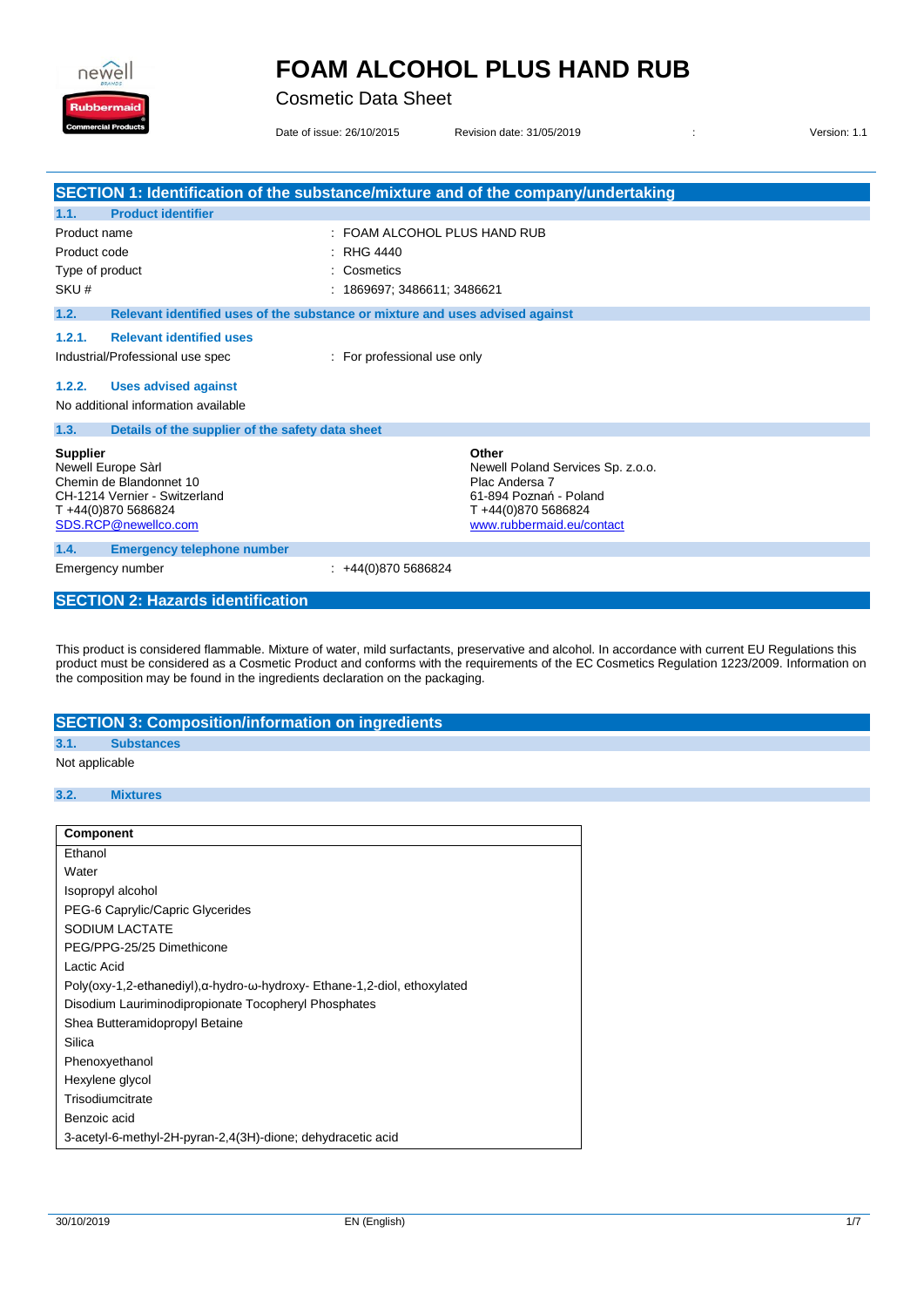### Cosmetic Data Sheet

according to Regulation (EC) No. 1907/2006 (REACH) with its amendment Regulation (EU) 2015/830

| <b>SECTION 4: First aid measures</b>                                               |                                                                                                                                                                                                                    |
|------------------------------------------------------------------------------------|--------------------------------------------------------------------------------------------------------------------------------------------------------------------------------------------------------------------|
| <b>Description of first aid measures</b><br>4.1.                                   |                                                                                                                                                                                                                    |
| First-aid measures after skin contact                                              | None under normal use.                                                                                                                                                                                             |
| First-aid measures after eye contact                                               | Rinse cautiously with water for several minutes. If eye irritation persists: Get medical<br>advice/attention. Remove contact lenses, if present and easy to do. Continue rinsing. Get<br>medical advice/attention. |
| First-aid measures after ingestion                                                 | Get medical advice/attention if you feel unwell. Drink plenty of water. Do NOT induce vomiting.                                                                                                                    |
| 4.2.<br>Most important symptoms and effects, both acute and delayed                |                                                                                                                                                                                                                    |
| Symptoms/effects                                                                   | Not applicable.                                                                                                                                                                                                    |
| Symptoms/effects after eye contact                                                 | Causes serious eye irritation.                                                                                                                                                                                     |
| 4.3.<br>Indication of any immediate medical attention and special treatment needed |                                                                                                                                                                                                                    |
| Not applicable.                                                                    |                                                                                                                                                                                                                    |
| <b>SECTION 5: Firefighting measures</b>                                            |                                                                                                                                                                                                                    |
| <b>Extinguishing media</b><br>5.1.                                                 |                                                                                                                                                                                                                    |
| Suitable extinguishing media                                                       | : Carbon dioxide. Dry powder. Foam. Sand. Water spray.                                                                                                                                                             |
| 5.2.<br>Special hazards arising from the substance or mixture                      |                                                                                                                                                                                                                    |
| Fire hazard                                                                        | Highly flammable liquid and vapour.                                                                                                                                                                                |
| <b>Explosion hazard</b>                                                            | May form flammable/explosive vapour-air mixture.                                                                                                                                                                   |
| Hazardous decomposition products in case of<br>fire                                | Not applicable.                                                                                                                                                                                                    |
| 5.3.<br><b>Advice for firefighters</b>                                             |                                                                                                                                                                                                                    |
| Other information                                                                  | : Not applicable.                                                                                                                                                                                                  |
| <b>SECTION 6: Accidental release measures</b>                                      |                                                                                                                                                                                                                    |
| 6.1.<br>Personal precautions, protective equipment and emergency procedures        |                                                                                                                                                                                                                    |
| General measures                                                                   | Take up liquid spill into absorbent material. Remove ignition sources. Use special care to avoid<br>static electric charges. No open flames. No smoking.                                                           |
| 6.1.1.<br>For non-emergency personnel<br>No additional information available       |                                                                                                                                                                                                                    |
| 6.1.2.<br>For emergency responders<br>No additional information available          |                                                                                                                                                                                                                    |
| 6.2.<br><b>Environmental precautions</b>                                           |                                                                                                                                                                                                                    |
| No additional information available                                                |                                                                                                                                                                                                                    |
| 6.3.<br>Methods and material for containment and cleaning up                       |                                                                                                                                                                                                                    |
| Methods for cleaning up                                                            | : Take up liquid spill into absorbent material                                                                                                                                                                     |
| Other information                                                                  | : Can be slippery on hard, smooth walking area.                                                                                                                                                                    |
| 6.4.<br><b>Reference to other sections</b>                                         |                                                                                                                                                                                                                    |
| For further information refer to section 13.                                       |                                                                                                                                                                                                                    |
| <b>SECTION 7: Handling and storage</b>                                             |                                                                                                                                                                                                                    |
| <b>Precautions for safe handling</b><br>7.1.                                       |                                                                                                                                                                                                                    |
| Additional hazards when processed                                                  | Handle empty containers with care because residual vapours are flammable.                                                                                                                                          |
| Precautions for safe handling                                                      | Not applicable. No open flames. No smoking. Use only non-sparking tools.                                                                                                                                           |
| Hygiene measures                                                                   | None under normal use.                                                                                                                                                                                             |
| 7.2.<br>Conditions for safe storage, including any incompatibilities               |                                                                                                                                                                                                                    |
| Technical measures                                                                 | Comply with applicable regulations. Proper grounding procedures to avoid static electricity<br>should be followed. Ground/bond container and receiving equipment.                                                  |
| Storage conditions                                                                 | Keep only in original container. Keep cool. Keep in fireproof place. Keep container tightly<br>closed.                                                                                                             |
| Incompatible materials                                                             | Heat sources.                                                                                                                                                                                                      |
| 7.3.<br>Specific end use(s)                                                        |                                                                                                                                                                                                                    |
| Not applicable.                                                                    |                                                                                                                                                                                                                    |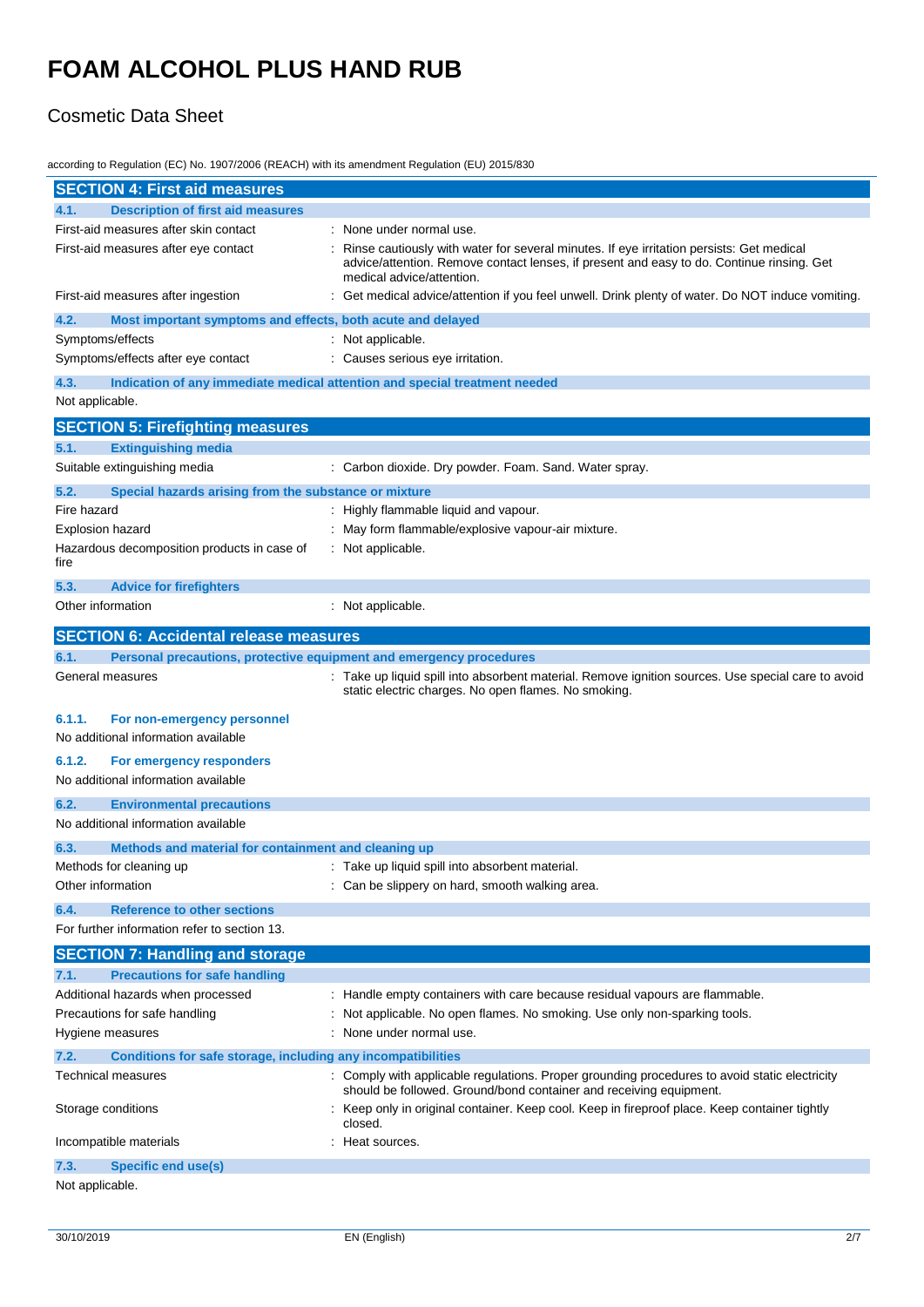### Cosmetic Data Sheet

according to Regulation (EC) No. 1907/2006 (REACH) with its amendment Regulation (EU) 2015/830

|                                                    | $\frac{1}{2}$                                                                                        |                        |  |
|----------------------------------------------------|------------------------------------------------------------------------------------------------------|------------------------|--|
|                                                    | <b>SECTION 8: Exposure controls/personal protection</b>                                              |                        |  |
| 8.1.<br><b>Control parameters</b>                  |                                                                                                      |                        |  |
| ISOPROPYL ALCOHOL (67-63-0)                        |                                                                                                      |                        |  |
| United Kingdom                                     | Local name<br>Propan-2-ol                                                                            |                        |  |
| United Kingdom                                     | WEL TWA (mg/m <sup>3</sup> )                                                                         | 999 mg/m <sup>3</sup>  |  |
| United Kingdom                                     | WEL TWA (ppm)                                                                                        | 400 ppm                |  |
| United Kingdom                                     | WEL STEL (mg/m <sup>3</sup> )                                                                        | 1250 mg/m <sup>3</sup> |  |
| United Kingdom                                     | WEL STEL (ppm)                                                                                       | 500 ppm                |  |
| Additional information                             | : Not applicable.                                                                                    |                        |  |
| 8.2.<br><b>Exposure controls</b>                   |                                                                                                      |                        |  |
| Eye protection                                     | None under normal use                                                                                |                        |  |
| Respiratory protection                             | None under normal use                                                                                |                        |  |
| <b>SECTION 9: Physical and chemical properties</b> |                                                                                                      |                        |  |
| 9.1.                                               | Information on basic physical and chemical properties                                                |                        |  |
| Physical state                                     | : Liquid                                                                                             |                        |  |
| Appearance                                         | Transparent.                                                                                         |                        |  |
| Colour                                             | clear.                                                                                               |                        |  |
| Odour                                              | odourless.                                                                                           |                        |  |
| Odour threshold                                    | No data available                                                                                    |                        |  |
| рH                                                 | $5.5 - 6.5$                                                                                          |                        |  |
| Relative evaporation rate (butylacetate=1)         | : No data available                                                                                  |                        |  |
| Melting point                                      | : No data available                                                                                  |                        |  |
| Freezing point                                     | No data available                                                                                    |                        |  |
| Boiling point                                      | > 78 °C                                                                                              |                        |  |
| Flash point                                        | 22 °C                                                                                                |                        |  |
| Auto-ignition temperature                          | No data available                                                                                    |                        |  |
| Decomposition temperature                          | No data available                                                                                    |                        |  |
| Flammability (solid, gas)                          | Highly flammable liquid and vapour.                                                                  |                        |  |
| Vapour pressure                                    | No data available                                                                                    |                        |  |
| Relative vapour density at 20 °C                   | No data available                                                                                    |                        |  |
|                                                    |                                                                                                      |                        |  |
| Relative density                                   | $0.87 - 0.876$                                                                                       |                        |  |
| Solubility                                         | No data available                                                                                    |                        |  |
| Log Pow                                            | No data available                                                                                    |                        |  |
| Viscosity, kinematic                               | 10 - 12 seconds (DIN 53211)                                                                          |                        |  |
| Viscosity, dynamic                                 | No data available                                                                                    |                        |  |
| <b>Explosive properties</b>                        | No data available                                                                                    |                        |  |
| Oxidising properties<br><b>Explosive limits</b>    | No data available<br>No data available                                                               |                        |  |
| <b>Other information</b><br>9.2.                   |                                                                                                      |                        |  |
| No additional information available                |                                                                                                      |                        |  |
| <b>SECTION 10: Stability and reactivity</b>        |                                                                                                      |                        |  |
| 10.1.<br><b>Reactivity</b>                         |                                                                                                      |                        |  |
| Not applicable.                                    |                                                                                                      |                        |  |
| 10.2.<br><b>Chemical stability</b>                 |                                                                                                      |                        |  |
|                                                    | Not applicable. Highly flammable liquid and vapour. May form flammable/explosive vapour-air mixture. |                        |  |
| 10.3.<br><b>Possibility of hazardous reactions</b> |                                                                                                      |                        |  |
| Not applicable.                                    |                                                                                                      |                        |  |

**10.4. Conditions to avoid**

Not applicable. Open flame. Direct sunlight.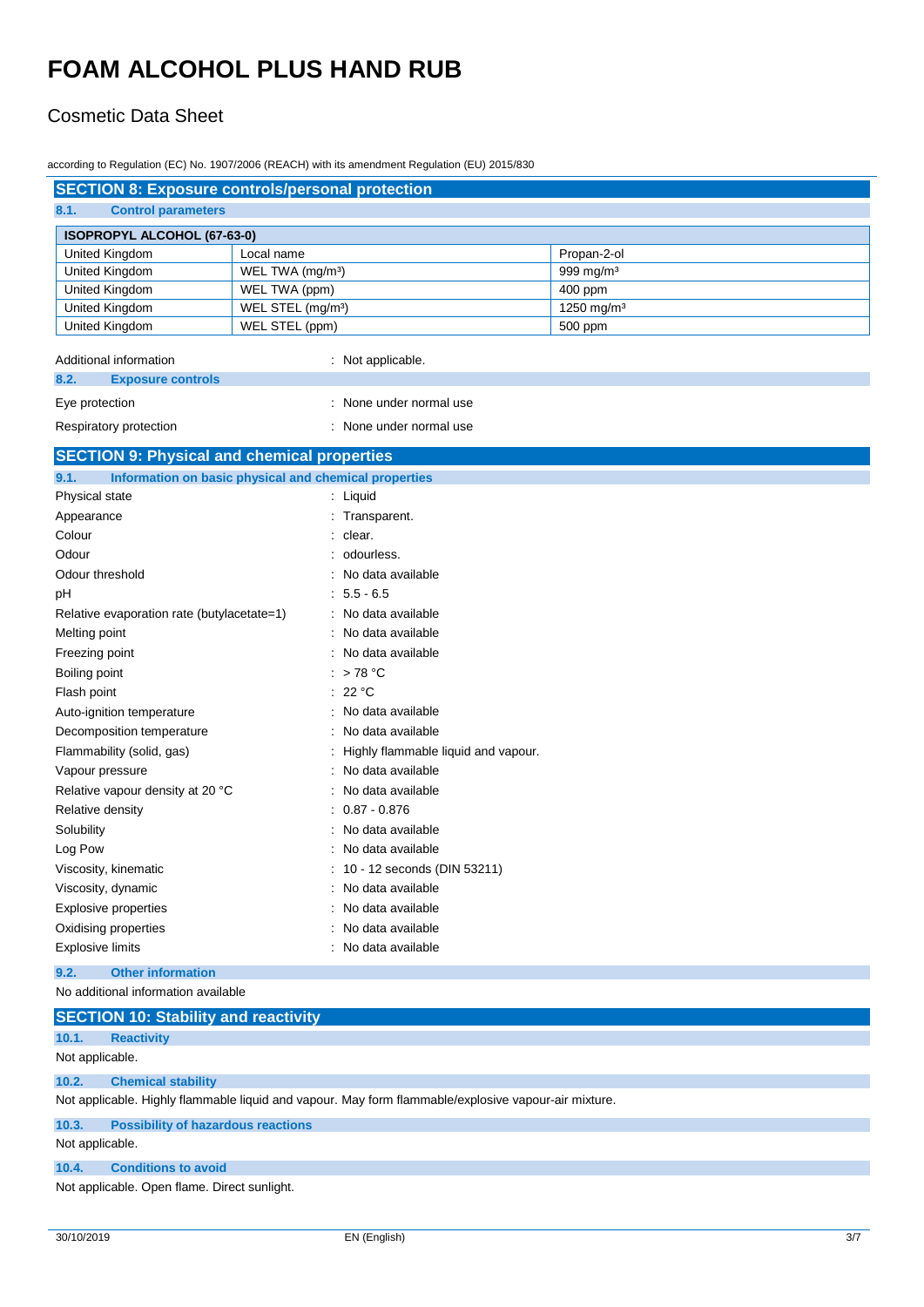### Cosmetic Data Sheet

according to Regulation (EC) No. 1907/2006 (REACH) with its amendment Regulation (EU) 2015/830

| 10.5.<br><b>Incompatible materials</b>             |                                                                                                                          |
|----------------------------------------------------|--------------------------------------------------------------------------------------------------------------------------|
| Not applicable.                                    |                                                                                                                          |
| 10.6.<br><b>Hazardous decomposition products</b>   |                                                                                                                          |
| Not applicable. May release flammable gases.       |                                                                                                                          |
| <b>SECTION 11: Toxicological information</b>       |                                                                                                                          |
| 11.1.<br>Information on toxicological effects      |                                                                                                                          |
| Acute toxicity                                     | : Not classified                                                                                                         |
|                                                    |                                                                                                                          |
| ISOPROPYL ALCOHOL (67-63-0)                        |                                                                                                                          |
| LD50 oral rat                                      | 2000 mg/kg                                                                                                               |
| LD50 oral                                          | 4396 mg/kg bodyweight                                                                                                    |
| LD50 dermal rat<br>LD50 dermal                     | 2000 mg/kg                                                                                                               |
| LC50 inhalation rat (Dust/Mist - mg/l/4h)          | 12800 mg/kg bodyweight<br>46600 mg/l                                                                                     |
|                                                    |                                                                                                                          |
| Skin corrosion/irritation                          | Not classified                                                                                                           |
|                                                    | pH: 5.5 - 6.5                                                                                                            |
| Serious eye damage/irritation                      | Causes serious eye irritation.                                                                                           |
|                                                    | pH: 5.5 - 6.5                                                                                                            |
| Respiratory or skin sensitisation                  | Not classified                                                                                                           |
| Germ cell mutagenicity                             | Not classified                                                                                                           |
| Carcinogenicity                                    | Not classified                                                                                                           |
| Reproductive toxicity                              | Not classified                                                                                                           |
| STOT-single exposure                               | Not classified                                                                                                           |
| STOT-repeated exposure                             | Not classified                                                                                                           |
| Aspiration hazard                                  | Not classified                                                                                                           |
|                                                    |                                                                                                                          |
|                                                    |                                                                                                                          |
| <b>SECTION 12: Ecological information</b>          |                                                                                                                          |
| 12.1.<br><b>Toxicity</b>                           |                                                                                                                          |
| Ecology - general                                  | The product is not considered harmful to aquatic organisms nor to cause long-term adverse<br>effects in the environment. |
|                                                    |                                                                                                                          |
| ISOPROPYL ALCOHOL (67-63-0)<br>LC50 fish 1         | 100 mg/l                                                                                                                 |
| EC50 Daphnia 1                                     | $100$ mg/l                                                                                                               |
| EC50 other aquatic organisms 1                     | 13299 mg/l waterflea                                                                                                     |
| EC50 other aquatic organisms 2                     | > 1000 mg/l                                                                                                              |
|                                                    |                                                                                                                          |
| <b>Persistence and degradability</b><br>12.2.      |                                                                                                                          |
| FOAM ALCOHOL PLUS HAND RUB                         |                                                                                                                          |
| Persistence and degradability                      | Not applicable.                                                                                                          |
| 12.3.<br><b>Bioaccumulative potential</b>          |                                                                                                                          |
| <b>FOAM ALCOHOL PLUS HAND RUB</b>                  |                                                                                                                          |
| Bioaccumulative potential                          | Not applicable.                                                                                                          |
|                                                    |                                                                                                                          |
| ISOPROPYL ALCOHOL (67-63-0)<br>Log Pow             | 0.05                                                                                                                     |
|                                                    |                                                                                                                          |
| 12.4.<br><b>Mobility in soil</b>                   |                                                                                                                          |
| <b>FOAM ALCOHOL PLUS HAND RUB</b>                  |                                                                                                                          |
| Ecology - soil                                     | Not applicable.                                                                                                          |
| <b>Results of PBT and vPvB assessment</b><br>12.5. |                                                                                                                          |
| No additional information available                |                                                                                                                          |
| <b>Other adverse effects</b><br>12.6.              |                                                                                                                          |
| Other adverse effects                              | : Not applicable.                                                                                                        |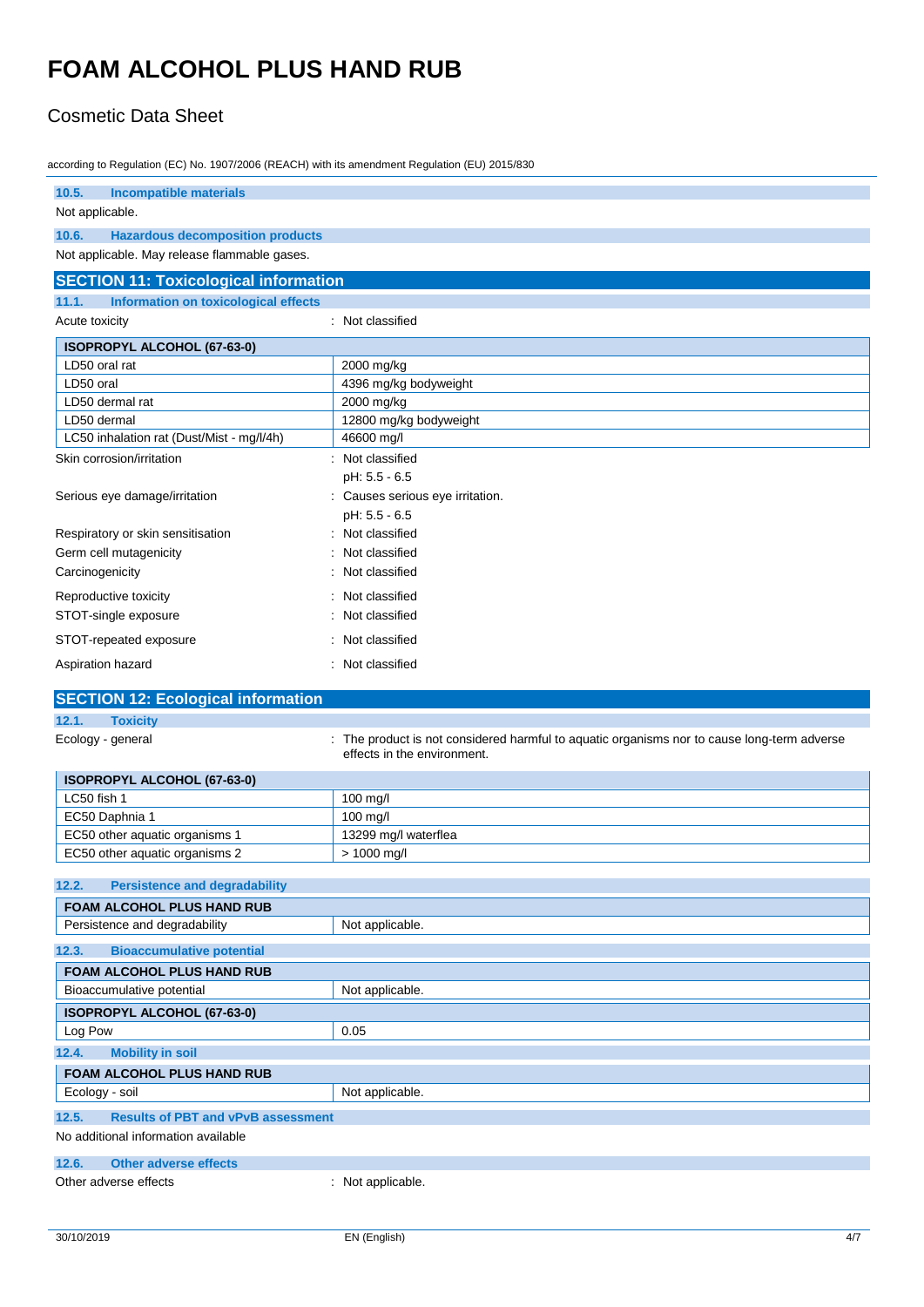### Cosmetic Data Sheet

according to Regulation (EC) No. 1907/2006 (REACH) with its amendment Regulation (EU) 2015/830

| <b>SECTION 13: Disposal considerations</b> |                                                                                                                                             |
|--------------------------------------------|---------------------------------------------------------------------------------------------------------------------------------------------|
| <b>Waste treatment methods</b><br>13.1.    |                                                                                                                                             |
| Product/Packaging disposal recommendations | Refer to manufacturer/supplier for information on recovery/recycling. Dispose of<br>contents/container to an approved waste disposal plant. |
| Additional information                     | : Handle empty containers with care because residual vapours are flammable.                                                                 |
| <b>SECTION 14: Transport information</b>   |                                                                                                                                             |

#### In accordance with ADR / RID / IMDG / IATA / ADN

| <b>ADR</b>                                                                      | <b>IMDG</b>                                                             | <b>IATA</b>                           | <b>ADN</b>                                             | <b>RID</b>                                                       |
|---------------------------------------------------------------------------------|-------------------------------------------------------------------------|---------------------------------------|--------------------------------------------------------|------------------------------------------------------------------|
| 14.1.<br><b>UN number</b>                                                       |                                                                         |                                       |                                                        |                                                                  |
| 1170                                                                            | 1170                                                                    | 1170                                  | 1170                                                   | 1170                                                             |
| 14.2.<br><b>UN proper shipping name</b>                                         |                                                                         |                                       |                                                        |                                                                  |
| <b>ETHANOL SOLUTION</b><br>(ETHYL ALCOHOL<br>SOLUTION)                          | ETHANOL SOLUTION<br>(ETHYL ALCOHOL<br>SOLUTION)                         | Ethanol solution                      | <b>ETHANOL SOLUTION</b><br>(ETHYL ALCOHOL<br>SOLUTION) | <b>ETHANOL</b><br><b>SOLUTION</b><br>(ETHYL ALCOHOL<br>SOLUTION) |
| <b>Transport document description</b>                                           |                                                                         |                                       |                                                        |                                                                  |
| UN 1170 ETHANOL<br><b>SOLUTION (ETHYL</b><br>ALCOHOL SOLUTION), 3, II,<br>(D/E) | UN 1170 ETHANOL<br><b>SOLUTION (ETHYL</b><br>ALCOHOL SOLUTION), 3,<br>ш |                                       |                                                        |                                                                  |
| <b>Transport hazard class(es)</b><br>14.3.                                      |                                                                         |                                       |                                                        |                                                                  |
| 3                                                                               | 3                                                                       | 3                                     | 3                                                      | 3                                                                |
| U                                                                               |                                                                         |                                       |                                                        |                                                                  |
| <b>Packing group</b><br>14.4.                                                   |                                                                         |                                       |                                                        |                                                                  |
| Ш                                                                               | Ш                                                                       | $\mathbf{H}$                          | $\mathbf{H}$                                           | Ш                                                                |
| <b>Environmental hazards</b><br>14.5.                                           |                                                                         |                                       |                                                        |                                                                  |
| Dangerous for the<br>environment: No                                            | Dangerous for the<br>environment : No<br>Marine pollutant : No          | Dangerous for the<br>environment : No | Dangerous for the<br>environment : No                  | Dangerous for the<br>environment : No                            |

#### **14.6. Special precautions for user**

| 14.6.1.<br><b>Overland transport</b>                         |                         |
|--------------------------------------------------------------|-------------------------|
| Classification code (ADR)                                    | : F1                    |
| Special provisions (ADR)                                     | 144, 601                |
| Limited quantities (ADR)                                     | 11                      |
| Excepted quantities (ADR)                                    | E2                      |
| Packing instructions (ADR)                                   | P001, IBC02, R001       |
| Mixed packing provisions (ADR)                               | MP19                    |
| Portable tank and bulk container instructions<br>(ADR)       | : T4                    |
| Portable tank and bulk container special<br>provisions (ADR) | : TP1                   |
| Tank code (ADR)                                              | : LGBF                  |
| Vehicle for tank carriage                                    | FL                      |
| Transport category (ADR)                                     | 2                       |
| Special provisions for carriage - Operation<br>(ADR)         | : S2, S20               |
| Hazard identification number (Kemler No.)                    | : 33                    |
| Orange plates                                                | 33                      |
|                                                              | 1170                    |
| Tunnel restriction code (ADR)                                | D/E                     |
| EAC code                                                     | $\cdot$ <sub>2</sub> YE |
|                                                              |                         |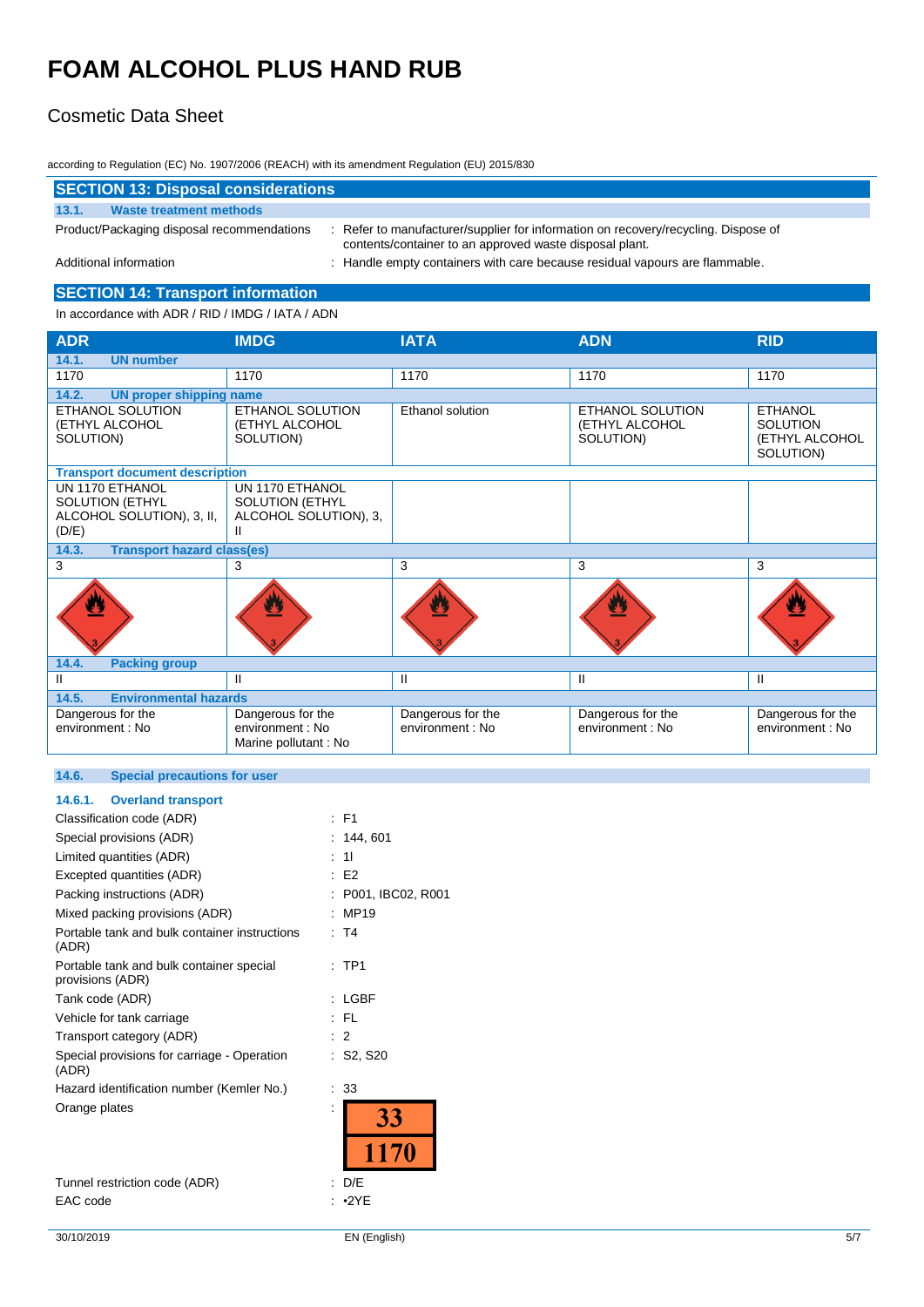### Cosmetic Data Sheet

| <b>Transport by sea</b><br>14.6.2.                           |                                                                                                                         |
|--------------------------------------------------------------|-------------------------------------------------------------------------------------------------------------------------|
| Special provisions (IMDG)                                    | : 144                                                                                                                   |
| Limited quantities (IMDG)                                    | : 1 L                                                                                                                   |
| Excepted quantities (IMDG)                                   | E2                                                                                                                      |
| Packing instructions (IMDG)                                  | : P001                                                                                                                  |
| IBC packing instructions (IMDG)                              | : IBCO2                                                                                                                 |
| Tank instructions (IMDG)                                     | : T4                                                                                                                    |
| Tank special provisions (IMDG)                               | $:$ TP1                                                                                                                 |
| EmS-No. (Fire)                                               | $\therefore$ F-E                                                                                                        |
| EmS-No. (Spillage)                                           | $: S-D$                                                                                                                 |
| Stowage category (IMDG)                                      | : A                                                                                                                     |
| Properties and observations (IMDG)                           | : Colourless, volatile liquids.Pure ETHANOL: flashpoint 13°C c.c. Explosive limits: 3.3% to 19%<br>Miscible with water. |
| 14.6.3.<br><b>Air transport</b>                              |                                                                                                                         |
| PCA Excepted quantities (IATA)                               | $\therefore$ E2                                                                                                         |
| PCA Limited quantities (IATA)                                | : Y341                                                                                                                  |
| PCA limited quantity max net quantity (IATA)                 | : 1L                                                                                                                    |
| PCA packing instructions (IATA)                              | $\therefore$ 353                                                                                                        |
| PCA max net quantity (IATA)                                  | : 5L                                                                                                                    |
| CAO packing instructions (IATA)                              | : 364                                                                                                                   |
| CAO max net quantity (IATA)                                  | .60L                                                                                                                    |
| Special provisions (IATA)                                    | : A3, A58, A180                                                                                                         |
| ERG code (IATA)                                              | : 3L                                                                                                                    |
| 14.6.4. Inland waterway transport                            |                                                                                                                         |
| Classification code (ADN)                                    | $\therefore$ F1                                                                                                         |
| Special provisions (ADN)                                     | : 144, 61                                                                                                               |
| Limited quantities (ADN)                                     | : 1 L                                                                                                                   |
| Excepted quantities (ADN)                                    | $\therefore$ E2                                                                                                         |
| Carriage permitted (ADN)                                     | : T                                                                                                                     |
| Equipment required (ADN)                                     | $:$ PP, EX, A                                                                                                           |
| Ventilation (ADN)                                            | : VE01                                                                                                                  |
| Number of blue cones/lights (ADN)                            | $\therefore$ 1                                                                                                          |
| Carriage prohibited (ADN)                                    | $\therefore$ No                                                                                                         |
| Not subject to ADN                                           | : No                                                                                                                    |
| <b>Rail transport</b><br>14.6.5.                             |                                                                                                                         |
| Classification code (RID)                                    | $\therefore$ F1                                                                                                         |
| Special provisions (RID)                                     | : 144, 601                                                                                                              |
| Limited quantities (RID)                                     | 1L                                                                                                                      |
| Excepted quantities (RID)                                    | E <sub>2</sub>                                                                                                          |
| Packing instructions (RID)                                   | P001, IBC02, R001                                                                                                       |
| Mixed packing provisions (RID)                               | : MP19                                                                                                                  |
| Portable tank and bulk container instructions<br>(RID)       | : T4                                                                                                                    |
| Portable tank and bulk container special<br>provisions (RID) | $:$ TP1                                                                                                                 |
| Tank codes for RID tanks (RID)                               | : LGBF                                                                                                                  |
| Transport category (RID)                                     | $\therefore$ 2                                                                                                          |
| Colis express (express parcels) (RID)                        | $\cdot$ CE7                                                                                                             |
| Hazard identification number (RID)                           | : 33                                                                                                                    |
| Carriage prohibited (RID)                                    | $\therefore$ No                                                                                                         |
| 14.7.                                                        | Transport in bulk according to Annex II of MARPOL 73/78 and the IBC Code                                                |

Not applicable